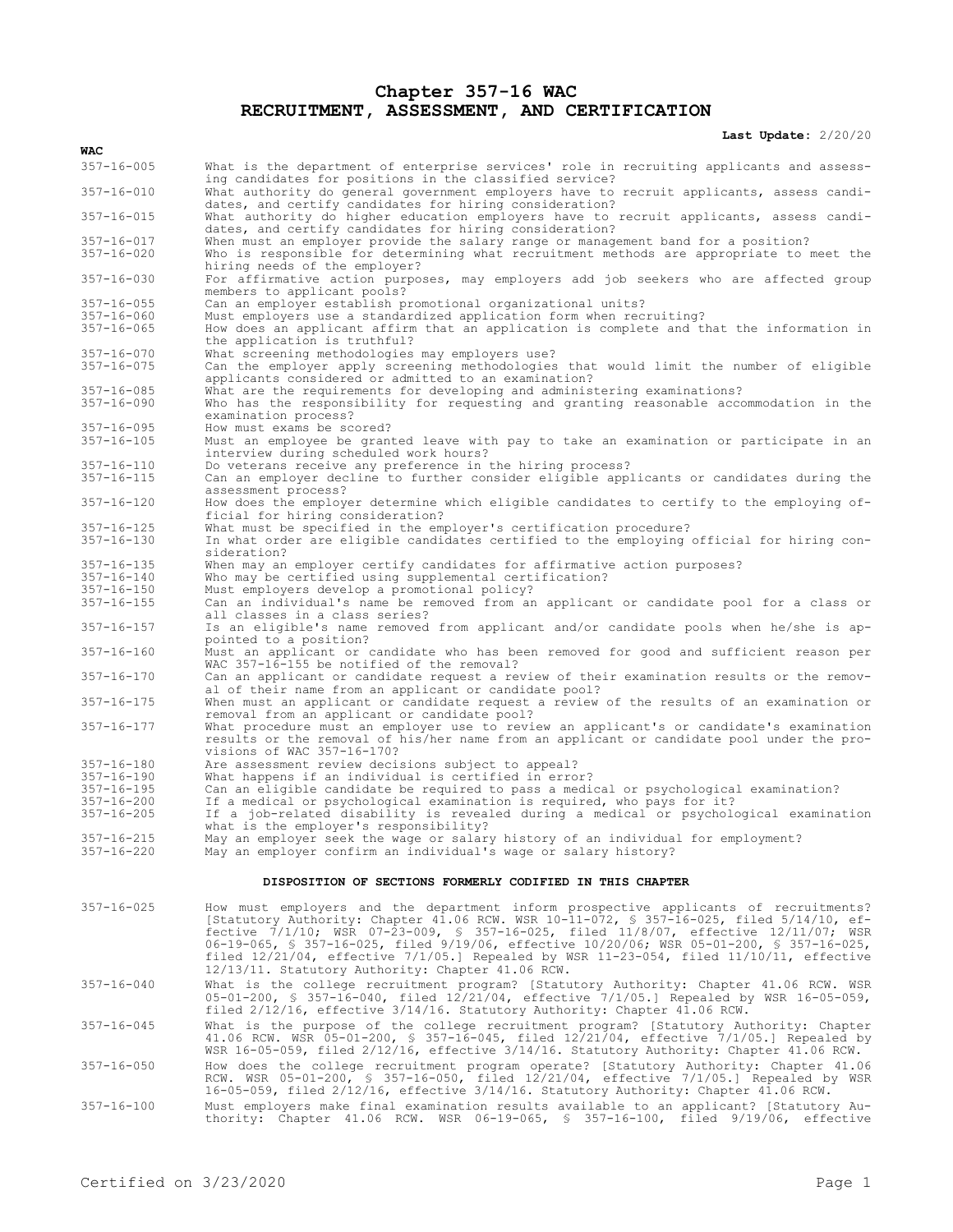**WAC 357-16-005 What is the department of enterprise services' role in recruiting applicants and assessing candidates for positions**  in the classified service? On the behalf of employers, the department of enterprise services may recruit applicants, assess candidates, create candidate pools, and assist with the certification of candidates for positions in the classified service.

[Statutory Authority: Chapter 41.06 RCW. WSR 11-23-054, § 357-16-005, filed 11/10/11, effective 12/13/11; WSR 05-01-200, § 357-16-005, filed 12/21/04, effective 7/1/05.]

**WAC 357-16-010 What authority do general government employers have to recruit applicants, assess candidates, and certify candidates for hiring consideration?** Under the authority of the director, general government employers may carry out the activities detailed in chapter 357-16 WAC including recruiting, creating and maintaining pools of eligible candidates, assessing candidates, and determining the certified pool. At anytime, the director may designate the department of enterprise services to carry out any of these activities on the employer's behalf.

[Statutory Authority: Chapter 41.06 RCW. WSR 11-23-054, § 357-16-010, filed 11/10/11, effective 12/13/11; WSR 05-01-200, § 357-16-010, filed 12/21/04, effective 7/1/05.]

**WAC 357-16-015 What authority do higher education employers have to recruit applicants, assess candidates, and certify candidates for hiring consideration?** Higher education employers are authorized under RCW 41.06.133 and 41.06.150 to carry out the activities detailed in chapter 357-16 WAC including recruiting, creating and maintaining pools of eligible candidates, assessing candidates, and determining the certified pool.

[Statutory Authority: Chapter 41.06 RCW. WSR 11-23-054, § 357-16-015, filed 11/10/11, effective 12/13/11; WSR 05-01-200, § 357-16-015, filed 12/21/04, effective 7/1/05.]

**WAC 357-16-017 When must an employer provide the salary range or management band for a position?** In accordance with RCW 49.58.110, an employer must provide the salary range or management band in the following circumstances:

(1) Upon request of an individual for employment after an employer has initially offered the individual the position; and

(2) Upon request of a current employee who is offered an appointment to another position.

If no salary range or management band exists, an employer must provide the minimum wage set by the employer prior to posting the position or appointing an employee to another position.

For the purposes of this section "employer" also includes those employers with fewer than fifteen employees.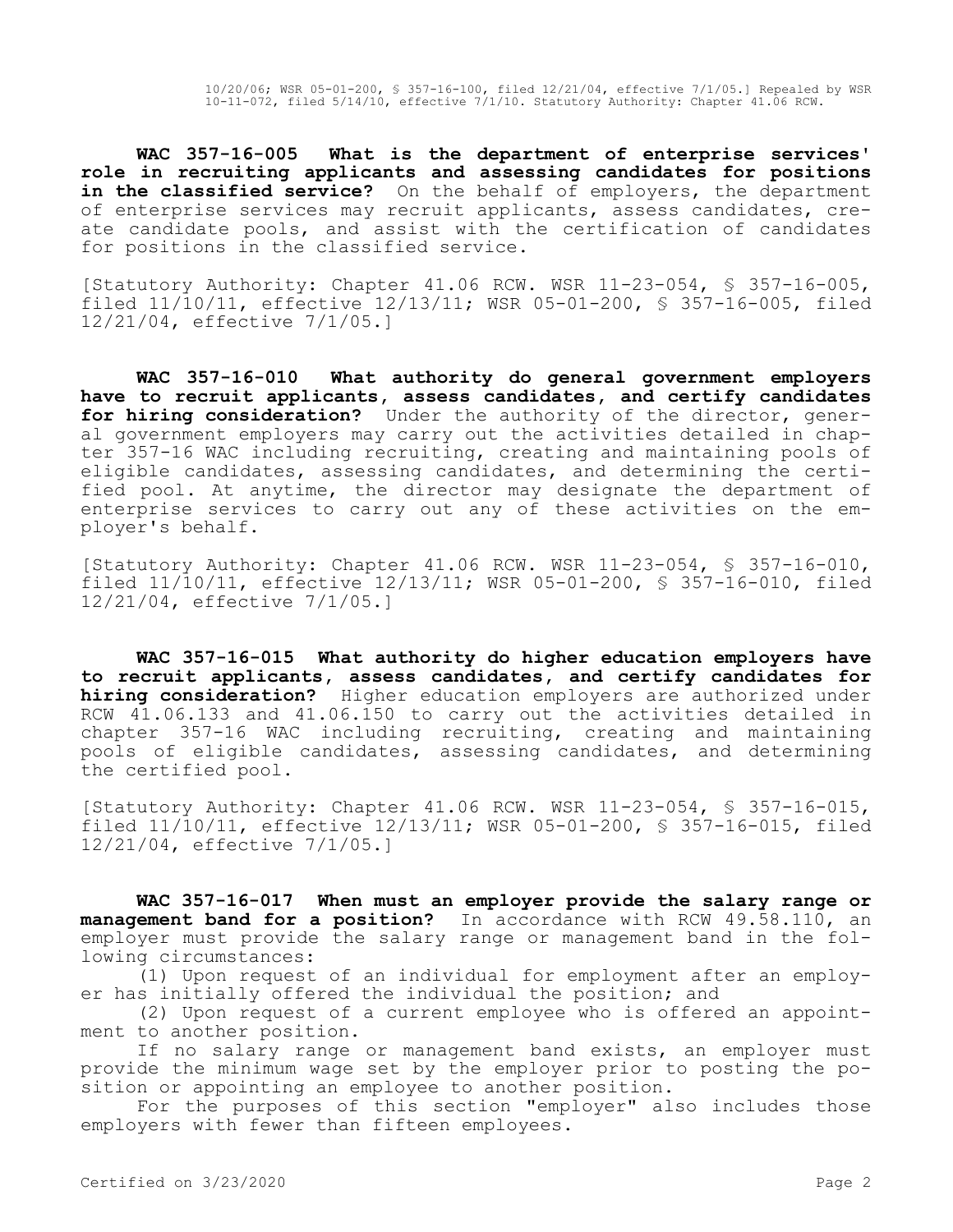[Statutory Authority: Chapter 41.06 RCW, RCW 49.58.100 and 49.58.110. WSR 20-06-009, § 357-16-017, filed 2/20/20, effective 3/30/20.]

**WAC 357-16-020 Who is responsible for determining what recruitment methods are appropriate to meet the hiring needs of the employer?**  Employers may use the recruiting methods that they determine to be most appropriate for their hiring needs when soliciting job seekers or establishing pools of eligible applicants.

[Statutory Authority: Chapter 41.06 RCW. WSR 11-23-054, § 357-16-020, filed 11/10/11, effective 12/13/11; WSR 05-01-200, § 357-16-020, filed 12/21/04, effective 7/1/05.]

**WAC 357-16-030 For affirmative action purposes, may employers add job seekers who are affected group members to applicant pools?**  For affirmative action purposes, employers may at any time recruit and screen persons with disabilities, Vietnam era veterans, disabled veterans, and persons age forty and over for placement in eligible applicant pools in those areas where goals exist.

[Statutory Authority: Chapter 41.06 RCW. WSR 11-23-054, § 357-16-030, filed 11/10/11, effective 12/13/11; WSR 05-01-200, § 357-16-030, filed 12/21/04, effective 7/1/05.]

**WAC 357-16-055 Can an employer establish promotional organizational units?** Employers may establish promotional organizational units for purposes of promotional recruitment and hiring. Employers may limit who can apply to employees within one or more promotional organizational units by specifying that on the recruitment notice.

[Statutory Authority: Chapter 41.06 RCW. WSR 05-01-200, § 357-16-055, filed 12/21/04, effective 7/1/05.]

**WAC 357-16-060 Must employers use a standardized application form when recruiting?** General government employers must use the standard application for employment prescribed by the director or an application form approved by the director. Higher education employers may develop their own application forms without director approval.

[Statutory Authority: Chapter 41.06 RCW. WSR 05-01-188, § 357-16-060, filed 12/21/04, effective 7/1/05.]

**WAC 357-16-065 How does an applicant affirm that an application is complete and that the information in the application is truthful?**  If the materials are submitted on paper, the job seeker's signature affirms that the information submitted is complete and truthful. If the materials are submitted electronically, the act of submitting them is considered affirmation that the information is complete and truth $f_{11}$ ].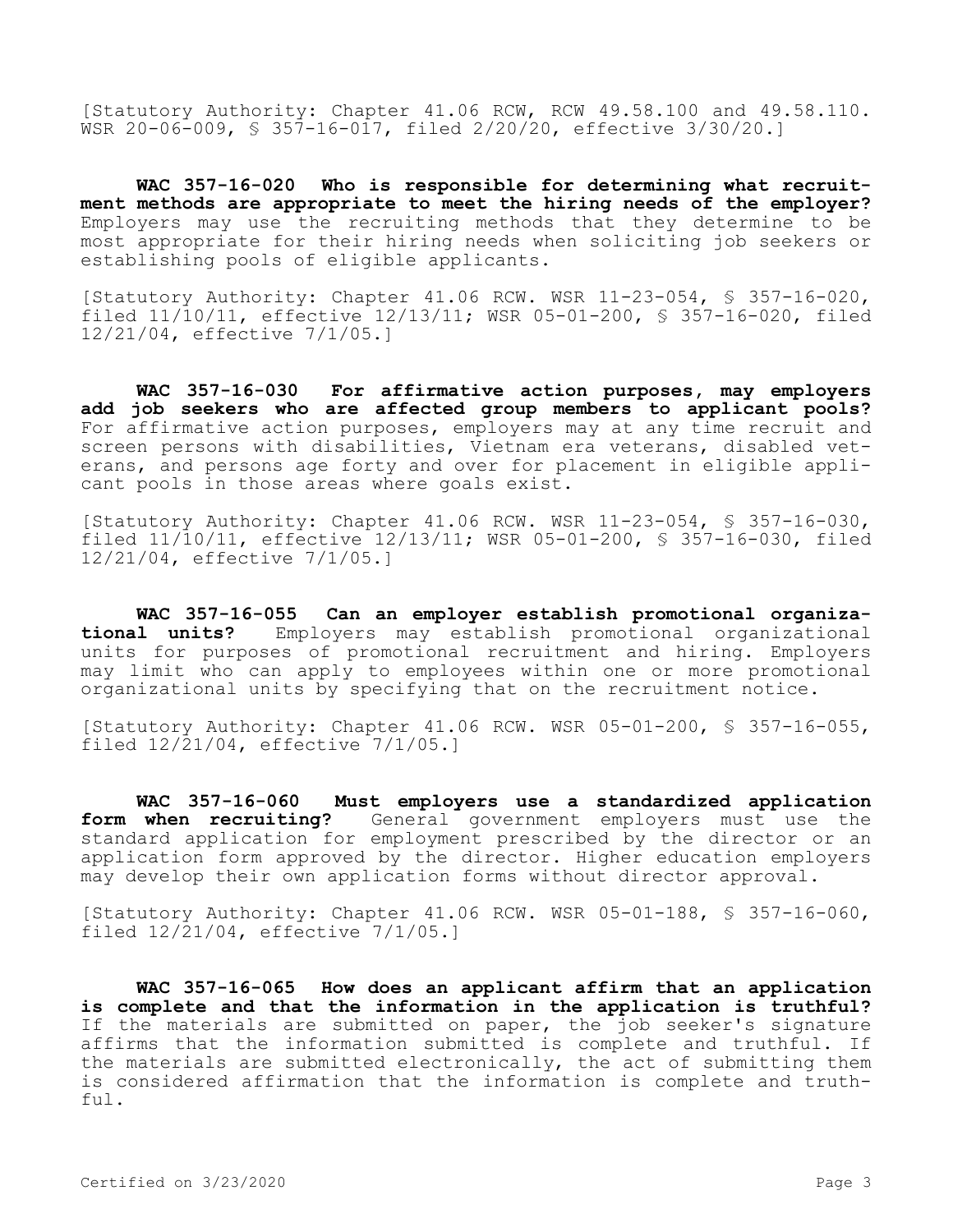[Statutory Authority: Chapter 41.06 RCW. WSR 05-01-200, § 357-16-065, filed 12/21/04, effective 7/1/05.]

**WAC 357-16-070 What screening methodologies may employers use?**  Employers may use the screening methods that they determine best evaluate a person's competencies to perform the duties and responsibilities of a class and/or a position. Screening methods must be based upon job analysis and may include, but are not limited to, reviewing resumes, interviewing applicants, and developing supplemental questionnaires for applicants to provide additional information.

[Statutory Authority: Chapter 41.06 RCW. WSR 05-01-200, § 357-16-070, filed 12/21/04, effective 7/1/05.]

**WAC 357-16-075 Can the employer apply screening methodologies that would limit the number of eligible applicants considered or admitted to an examination?** When the number of job seekers is expected to result in a number of eligible applicants that exceeds the employer's needs or the number of eligible applicants is expected to result in a pool of candidates that exceeds the employer's needs, the employer may apply screening methods to limit the number of eligible applicants to be considered further or admitted to an examination.

[Statutory Authority: Chapter 41.06 RCW. WSR 05-01-200, § 357-16-075, filed 12/21/04, effective 7/1/05.]

**WAC 357-16-085 What are the requirements for developing and administering examinations?** Examinations must be based upon documented job analysis that identifies the competencies needed to perform successfully in a position. Any examination must be administered uniformly to those individuals being examined unless reasonable accommodation in the examination process has been requested and granted. A person with a visible disability which might interfere with his/her ability to do the job may be asked to demonstrate how he/she would do specific, job related tasks.

[Statutory Authority: Chapter 41.06 RCW. WSR 05-01-200, § 357-16-085, filed 12/21/04, effective 7/1/05.]

**WAC 357-16-090 Who has the responsibility for requesting and granting reasonable accommodation in the examination process?** An applicant or candidate who needs reasonable accommodation in the examination process is responsible for requesting reasonable accommodation. The employer is responsible for providing reasonable accommodation unless the employer can demonstrate undue hardship. The employer must publish information regarding the procedure for requesting accommodation.

[Statutory Authority: Chapter 41.06 RCW. WSR 05-01-200, § 357-16-090, filed 12/21/04, effective 7/1/05.]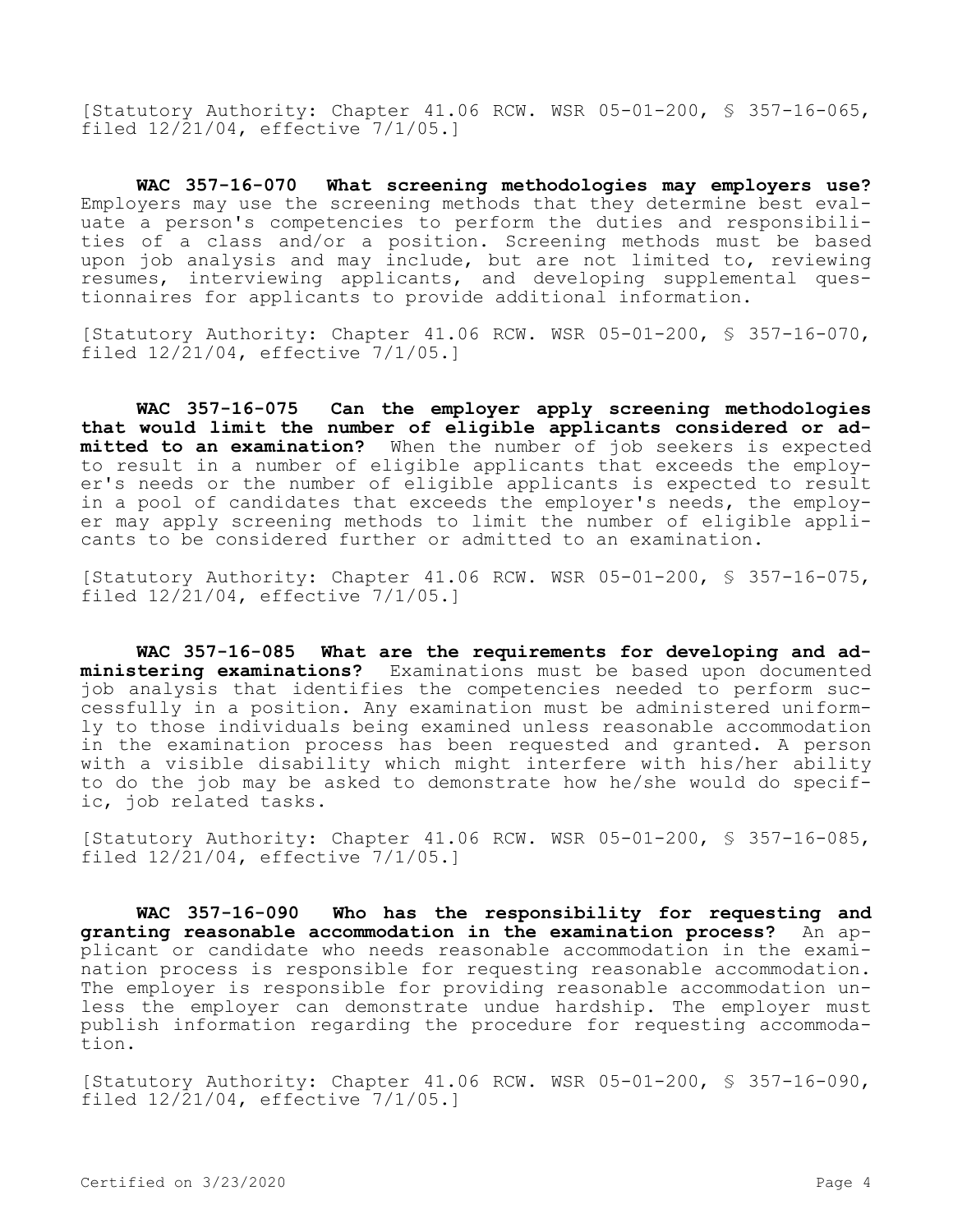**WAC 357-16-095 How must exams be scored?** Examinations must be scored using a consistent rating or scoring procedure that rates jobrelated competencies identified through job analysis.

[Statutory Authority: Chapter 41.06 RCW. WSR 05-01-200, § 357-16-095, filed 12/21/04, effective 7/1/05.]

**WAC 357-16-105 Must an employee be granted leave with pay to take an examination or participate in an interview during scheduled work hours?** In accordance with WAC 357-31-325, an employee must be granted leave with pay to take an examination or participate in an interview during scheduled work hours when applying or being considered for a position with a state agency, higher education institution or related higher education board.

[Statutory Authority: Chapter 41.06 RCW. WSR 05-21-054, § 357-16-105, filed 10/13/05, effective 11/15/05; WSR 05-01-200, § 357-16-105, filed 12/21/04, effective 7/1/05.]

**WAC 357-16-110 Do veterans receive any preference in the hiring process?** (1) If an employer is administering an examination prior to certification, the employer must grant preference to veterans in ac-<br>cordance with the veterans scoring criteria provisions of RCW cordance with the veterans scoring criteria provisions of 41.04.010.

(2) If no examination is administered prior to certification, the employer must refer the following individuals to the employing official under the provisions of RCW 73.16.010 as long as the individual meets the competencies and other position requirements:

(a) Eligible veterans;

(b) Surviving spouses or registered domestic partners of eligible veterans; or

(c) Spouses or registered domestic partners of honorably discharged veterans who have a service connected permanent and total disability.

[Statutory Authority: Chapter 41.06 RCW. WSR 09-17-057 and 09-18-112, § 357-16-110, filed 8/13/09 and 9/2/09, effective 12/3/09; WSR 05-12-077, § 357-16-110, filed 5/27/05, effective 7/1/05; 05-01-200, § 357-16-110, filed 12/21/04, effective 7/1/05.]

**WAC 357-16-115 Can an employer decline to further consider eligible applicants or candidates during the assessment process?** Employers may end consideration of an eligible applicant or candidate at any time during the assessment process for job-related reasons including, but not limited to, an applicant or candidate lacking required competencies, or not satisfying other requirements such as shift or geographical availability. Those applicants or candidates removed from consideration for position specific reasons may remain eligible to be considered for other positions.

[Statutory Authority: Chapter 41.06 RCW. WSR 05-01-200, § 357-16-115, filed 12/21/04, effective 7/1/05.]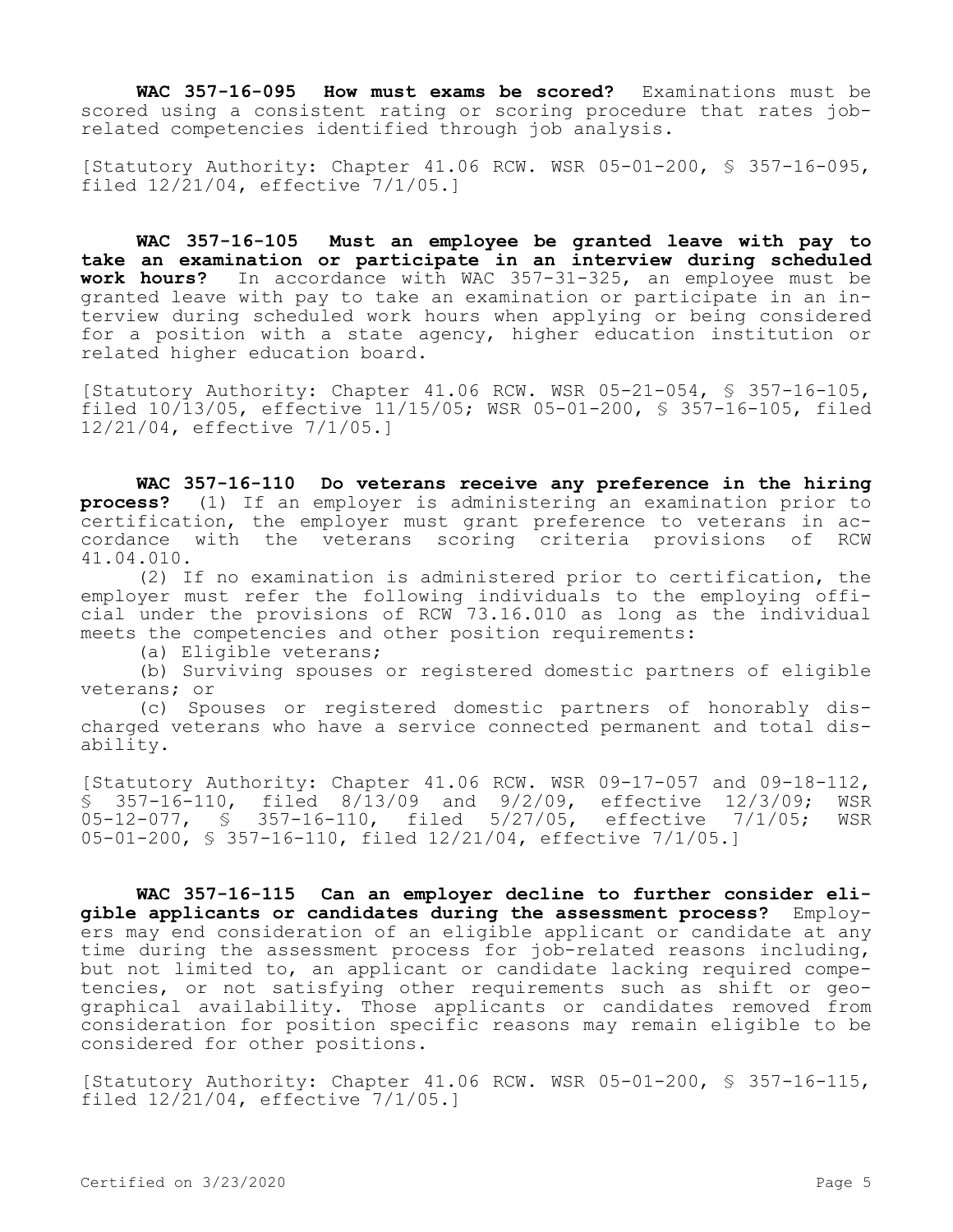**WAC 357-16-120 How does the employer determine which eligible candidates to certify to the employing official for hiring consideration?** Each employer must have a written certification procedure that specifies how the employer will determine the pool of eligible candidates to be certified to the employing official.

[Statutory Authority: Chapter 41.06 RCW. WSR 05-01-200, § 357-16-120, filed 12/21/04, effective 7/1/05.]

**WAC 357-16-125 What must be specified in the employer's certification procedure?** The employer's certification procedure must:

(1) Specify how the employer determines the pool of eligible candidates to be certified to the employing official in accordance with WAC 357-16-130;

(2) Specify how the employer determines the number of names certified if the number of eligible candidates certified to the employing official is limited;<br>(3) Provide fo

Provide for veterans' preference in accordance with WAC 357-16-110;

(4) Provide for supplemental certification of affected group members in accordance with WAC 357-16-135;

(5) Require that employing officials consider all eligible candidates certified;

(6) Provide for optional consideration of employees who have completed employer-approved training programs and are determined by the employer to meet the competencies and other position requirements;

(7) For general government employers, must provide for consideration of transition pool candidates when a certified pool contains eligible candidates other than candidates from the employer's internal or statewide layoff list or the employer's internal promotional eligibles; and

(8) Address when the employer will certify qualified individuals seeking reemployment under the provisions of WAC 357-19-470.

[Statutory Authority: Chapter 41.06 RCW. WSR 05-01-200, § 357-16-125, filed 12/21/04, effective 7/1/05.]

**WAC 357-16-130 In what order are eligible candidates certified to the employing official for hiring consideration?** Only eligible candidates who satisfy the competencies and other requirements of the position to be filled will be certified. The order for certifying must follow these criteria:

(1) If there are names on the employer's internal layoff list for the class, all eligible candidates on the internal layoff list are certified to the employing official. Internal promotional candidates, as defined by the employer's promotional policy, may also be certified.

(2) If there are no names on the internal layoff list, the employer:

(a) Must certify all statewide layoff candidates who satisfy the competencies and other position requirements.

(b) May then certify other available eligible candidates. Any preference granted to promotional candidates must be in accordance with the employer's promotional policies as required by WAC 357-16-150.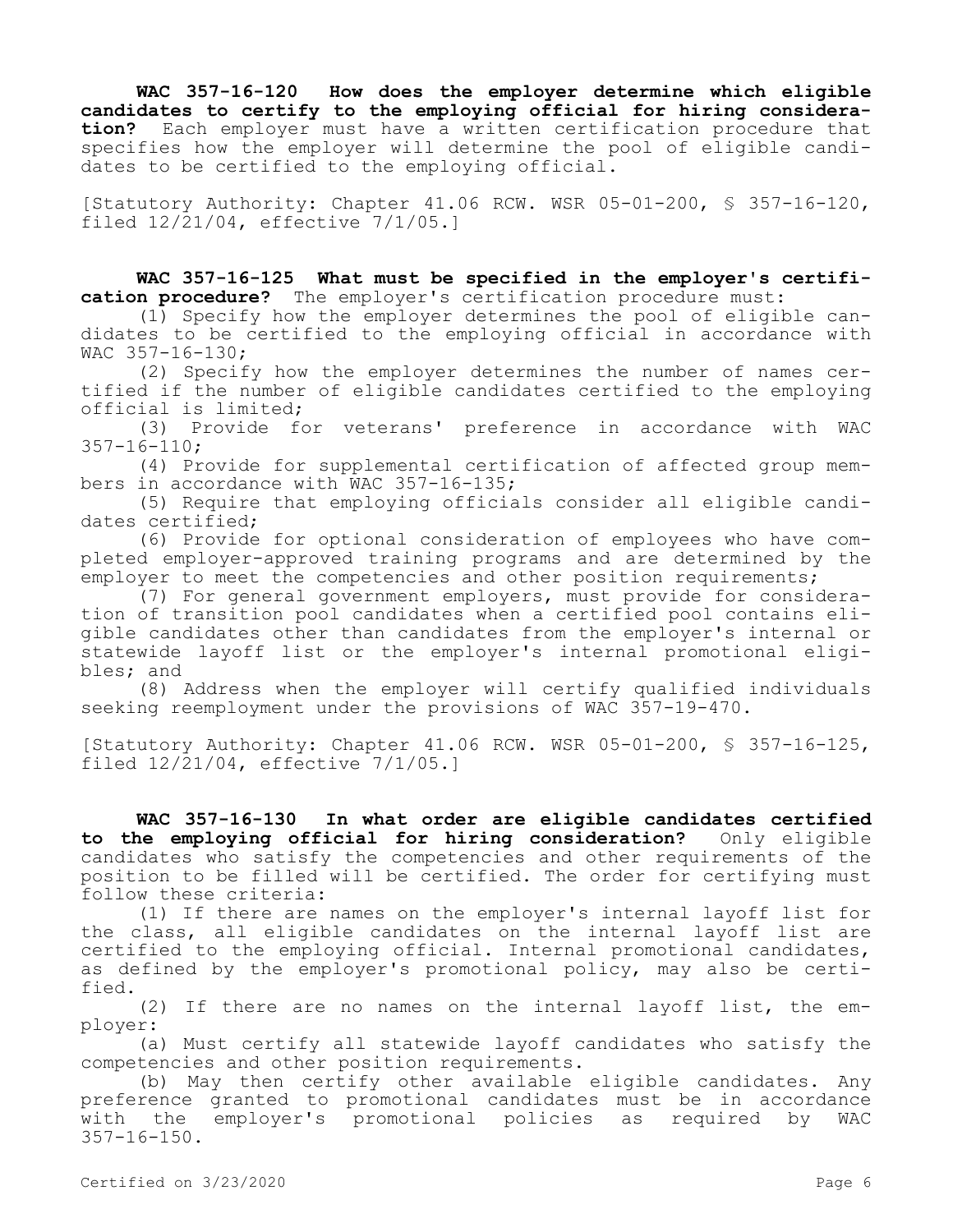(3) General government employers must certify transition pool candidates, who satisfy the competencies and other position requirements, when a certified pool contains eligible candidates other than layoff or internal promotional candidates.

[Statutory Authority: Chapter 41.06 RCW. WSR 06-03-073, § 357-16-130, filed 1/12/06, effective 2/13/06; WSR 05-12-083, § 357-16-130, filed 5/27/05, effective 7/1/05; WSR 05-01-200, § 357-16-130, filed 12/21/04, effective 7/1/05.]

**WAC 357-16-135 When may an employer certify candidates for affirmative action purposes?** An employer may use supplemental certification to add to the certified pool when:

(1) Per the employer's certification procedure, the number of eligible candidates being certified is fewer than the total number of candidates eligible for certification;

(2) The employer's approved affirmative action plan shows that a goal exists in the job category for the particular affected group; and

(3) There are no individuals on the internal layoff list for the class who satisfy the competencies and other position requirements for the position.

[Statutory Authority: Chapter 41.06 RCW. WSR 05-21-061, § 357-16-135, filed 10/13/05, effective 11/15/05; WSR 05-16-043, § 357-16-135, filed 7/27/05, effective 9/1/05; WSR 05-01-200, § 357-16-135, filed 12/21/04, effective 7/1/05.]

**WAC 357-16-140 Who may be certified using supplemental certification?** Supplemental certification may apply to eligible goal area candidates who meet the competencies and other position requirements and are members of the affected groups of persons with disabilities, Vietnam era veterans, disabled veterans, or persons of age forty and over.

[Statutory Authority: Chapter 41.06 RCW. WSR 05-01-200, § 357-16-140, filed  $12/\overline{21}/04$ , effective  $7/1/05.$ 

**WAC 357-16-150 Must employers develop a promotional policy?**  Each employer must have a written promotional policy which:

(1) Defines who is considered a promotional candidate, including whether probationary employees and permanent employees who have left the employer to accept project or nonpermanent appointments with other employers are considered as promotional candidates;

 $(2)$  Identifies the employer's promotional organizational units, if any;

(3) Identifies how promotional preference will be applied in recruitment and certification, if at all; and

(4) Specifies the duration of any promotional candidate lists or pools.

[Statutory Authority: Chapter 41.06 RCW. WSR 05-01-200, § 357-16-150, filed 12/21/04, effective 7/1/05.]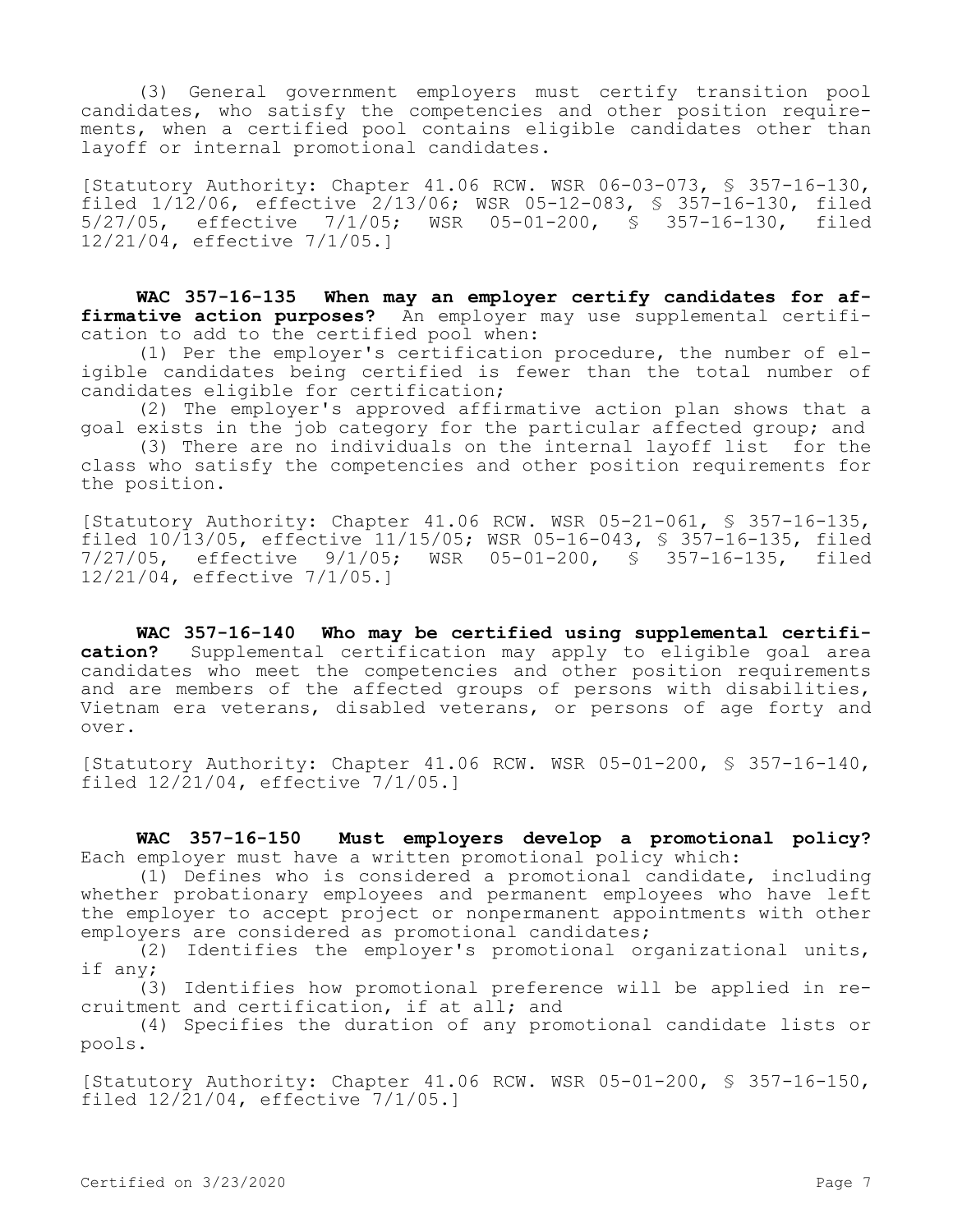**WAC 357-16-155 Can an individual's name be removed from an applicant or candidate pool for a class or all classes in a class series?** An employer may disqualify an individual by removing the individual's name from an applicant and/or candidate pool for a class or all classes in a class series at any time for good and sufficient reason.

[Statutory Authority: Chapter 41.06 RCW. WSR 16-11-058, § 357-16-155, filed 5/13/16, effective 6/20/16; WSR 11-23-054, § 357-16-155, filed 11/10/11, effective 12/13/11; WSR 09-11-063, § 357-16-155, filed 5/14/09, effective 6/16/09; WSR 05-01-200, § 357-16-155, filed 12/21/04, effective 7/1/05.]

**WAC 357-16-157 Is an eligible's name removed from applicant**  and/or candidate pools when he/she is appointed to a position? An eligible's name may be removed from the applicant and/or candidate pool for the class to which he/she is appointed and all lower classes in the same class series.

[Statutory Authority: Chapter 41.06 RCW. WSR 10-11-072, § 357-16-157, filed 5/14/10, effective 7/1/10; WSR 09-11-063, § 357-16-157, filed 5/14/09, effective 6/16/09; WSR 06-03-071, § 357-16-157, filed 1/12/06, effective 2/13/06.]

**WAC 357-16-160 Must an applicant or candidate who has been removed for good and sufficient reason per WAC 357-16-155 be notified of the removal?** When an applicant or candidate is removed from an applicant or candidate pool for good and sufficient reason per WAC 357-16-155, the employer must notify the applicant or candidate at the time of the removal. The notice must be in writing and specify the reason for the removal. The notice must explain the right to request a review of the removal under the provisions of WAC 357-16-170, 357-16-175 and 357-16-180. For purposes of this rule, written notice may be provided using alternative methods such as email, campus mail, the state mail service, or commercial parcel delivery in accordance with WAC 357-04-105.

[Statutory Authority: Chapter 41.06 RCW. WSR 16-11-058, § 357-16-160, filed 5/13/16, effective 6/20/16; WSR 11-23-054, § 357-16-160, filed 11/10/11, effective 12/13/11; WSR 06-03-071, § 357-16-160, filed 1/12/06, effective 2/13/06; WSR 05-01-200, § 357-16-160, filed 12/21/04, effective 7/1/05.]

**WAC 357-16-170 Can an applicant or candidate request a review of their examination results or the removal of their name from an applicant or candidate pool?** An applicant or candidate may request a review of their examination results or the removal of their name from an applicant or candidate pool when the removal is due to good and sufficient reason under the provisions of WAC 357-16-155.

[Statutory Authority: Chapter 41.06 RCW. WSR 16-11-058, § 357-16-170, filed 5/13/16, effective 6/20/16; WSR 06-03-071, § 357-16-170, filed 1/12/06, effective 2/13/06; WSR 05-01-187, § 357-16-170, filed 12/21/04, effective 7/1/05.]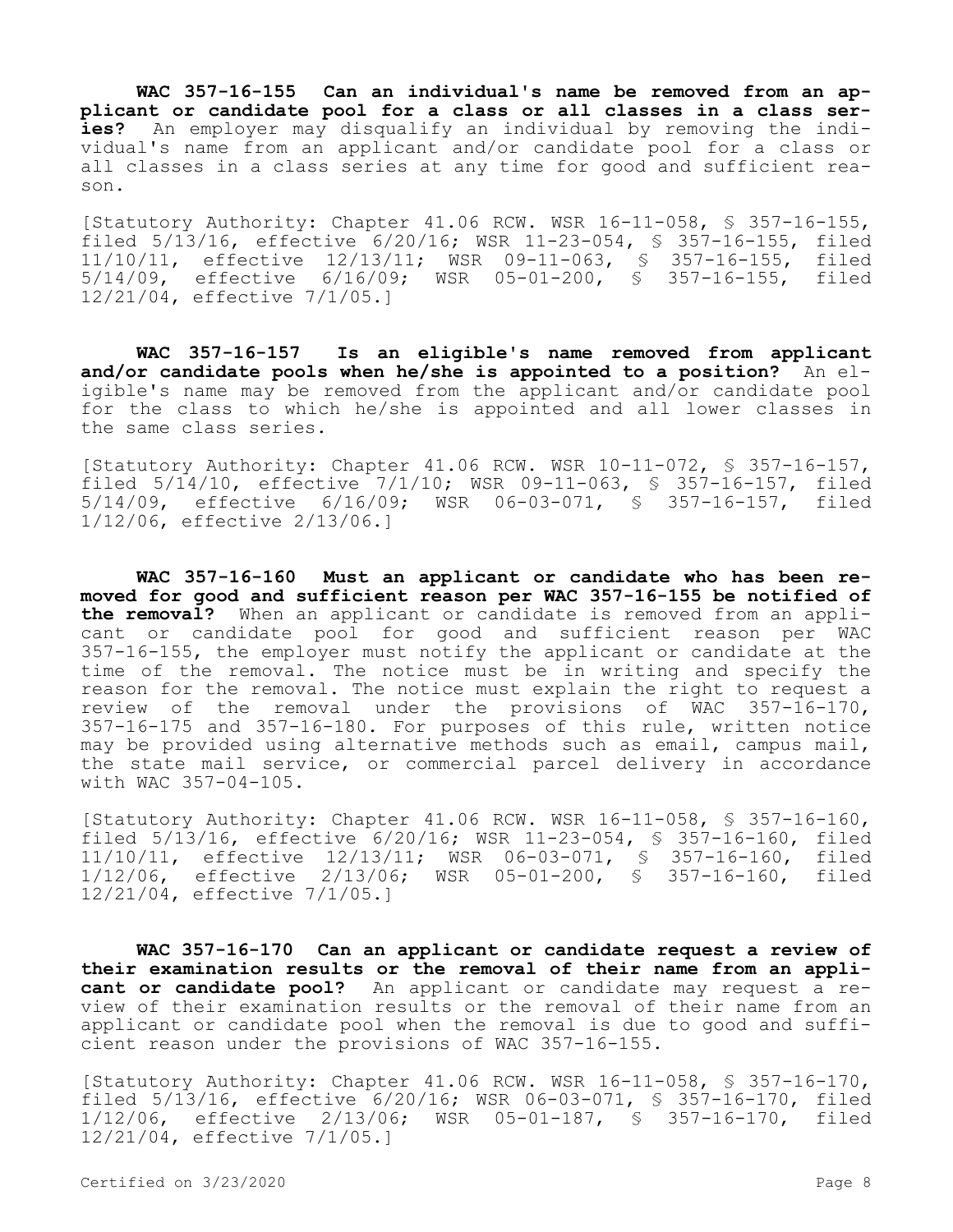**WAC 357-16-175 When must an applicant or candidate request a review of the results of an examination or removal from an applicant or candidate pool?** If an applicant or candidate requests a review of the results of an examination or removal from an applicant or candidate pool, the request must be received at the employer's office within twenty calendar days following notice of the action for which a review is requested.

[Statutory Authority: Chapter 41.06 RCW. WSR 16-11-058, § 357-16-175, filed 5/13/16, effective 6/20/16; WSR 11-23-054, § 357-16-175, filed 11/10/11, effective 12/13/11; WSR 05-01-187, § 357-16-175, filed 12/21/04, effective 7/1/05.]

**WAC 357-16-177 What procedure must an employer use to review an applicant's or candidate's examination results or the removal of his/her name from an applicant or candidate pool under the provisions of WAC 357-16-170?** Each employer must develop a review procedure that specifies the procedure the employer will use to review an applicant's or candidate's examination results or name removal from a pool. The procedure must minimally specify that the review will be conducted by a representative of the employer that was not involved in the action under review.

[Statutory Authority: Chapter 41.06 RCW. WSR 05-01-188, § 357-16-177, filed 12/21/04, effective 7/1/05.]

**WAC 357-16-180 Are assessment review decisions subject to appeal?** Review decisions made under the provisions of WAC 357-16-170 are final and not subject to further review or appeal.

[Statutory Authority: Chapter 41.06 RCW. WSR 05-01-187, § 357-16-180, filed 12/21/04, effective 7/1/05.]

**WAC 357-16-190 What happens if an individual is certified in error?** The director or the employer may invalidate the trial service or probationary appointment of an individual who was not eligible to be certified, but was certified in error.

[Statutory Authority: Chapter 41.06 RCW. WSR 05-01-200, § 357-16-190, filed 12/21/04, effective 7/1/05.]

**WAC 357-16-195 Can an eligible candidate be required to pass a medical or psychological examination?** After a conditional offer of employment is made, an eligible candidate may be required to pass a medical or psychological examination relevant to the demands of the work.

[Statutory Authority: Chapter 41.06 RCW. WSR 05-01-200, § 357-16-195, filed  $12/\overline{21}/04$ , effective  $7/1/05.$ 

**WAC 357-16-200 If a medical or psychological examination is required, who pays for it?** The employer is responsible for the cost of